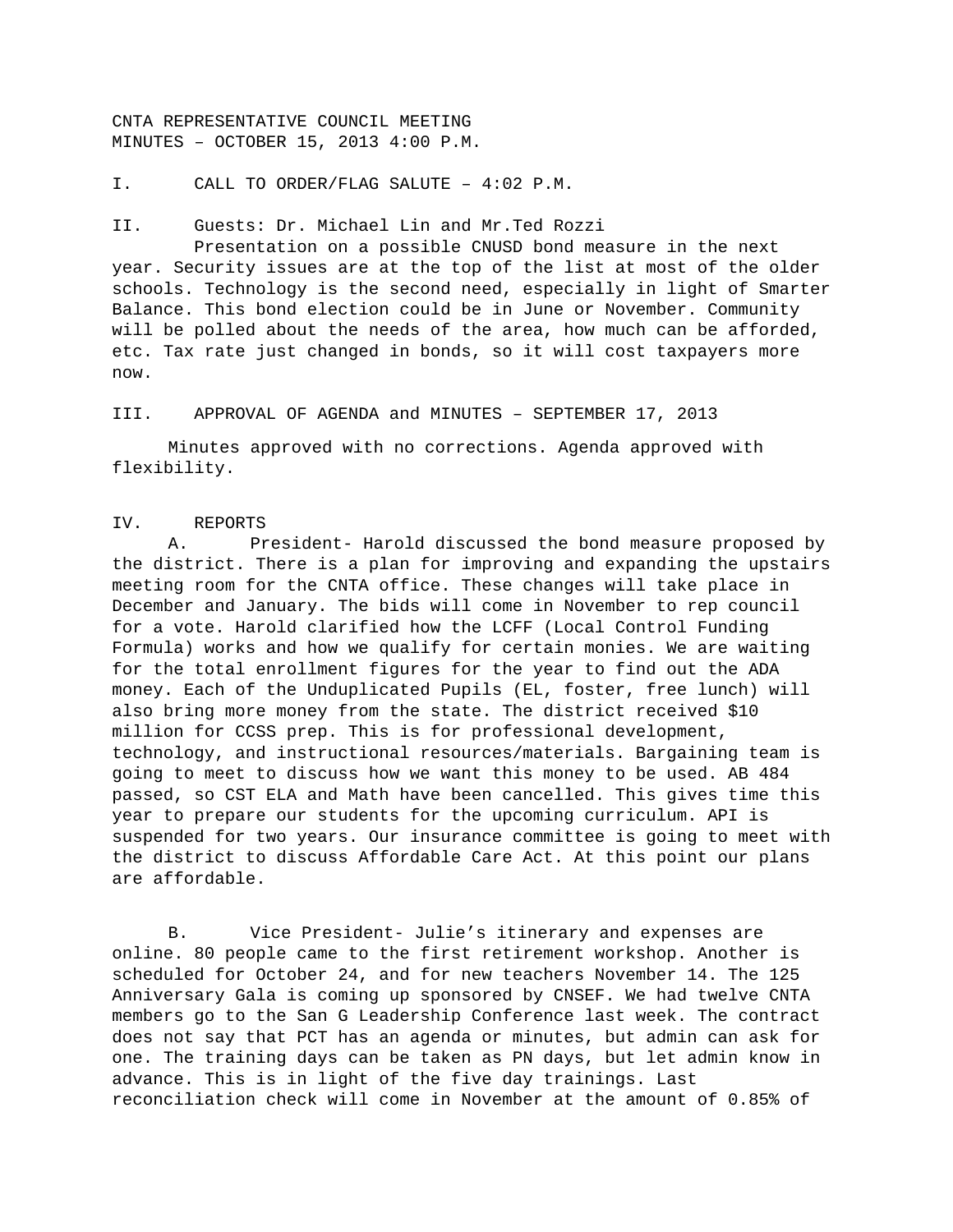this year's salary, plus the \$50 to reimburse us for the insurance premium overage.

 C. Treasurer- We are preparing for the annual audit on October 24-25.

D. Directors

 Kristi Johnson (K-3) Concerns about voluntary programs, but should not be forced or retaliated against. Site decision about the progress checks each trimester. Tutoring on campus is up to the admin.

 Heidi Simmons (4-6) Many concerns about the trainings. Some teachers are getting homework from their staff meetings. Off-track teachers who attend training while on break are only receiving sub pay. Teacher is being stalked/harassed by a parent even though there is a letter to keep the parent off campus. PCT time is extending passed the school day.

 Monika Openshaw (Intermediate) When admin asks to see you, it is most likely disciplinary. Bring representation with you. Math teachers are having more prep and are having to write curriculum. Core classes at schools have home room also.

 Chris Rodriguez (High School)Some issues are testing, prep time, lunch time.

 Betsy Jarra (Support Services)Aesop preferred sub requests cannot be done from home only at school. Testing for assisted technology is not being done by a qualified person. SLP's are being asked to help out with caseloads at other sites.

V. BREAKOUT INTO ADVISORY GROUPS- done before Directors' reports.

VI. NEW BUSINESS A. Contract Ratification Results- 90% passed.

 B. Election Results- Run off for the ethnic minority position to the E Board. The winner is Martha Santos.

C. Rep. Training Day, Oct 16<sup>-</sup> 33 reps will be attending. Please have each site give a list of site reps and normal staff meeting days. Another training may come in February.

D. Human Rights Training, Oct 17th Topic: Bullying in the